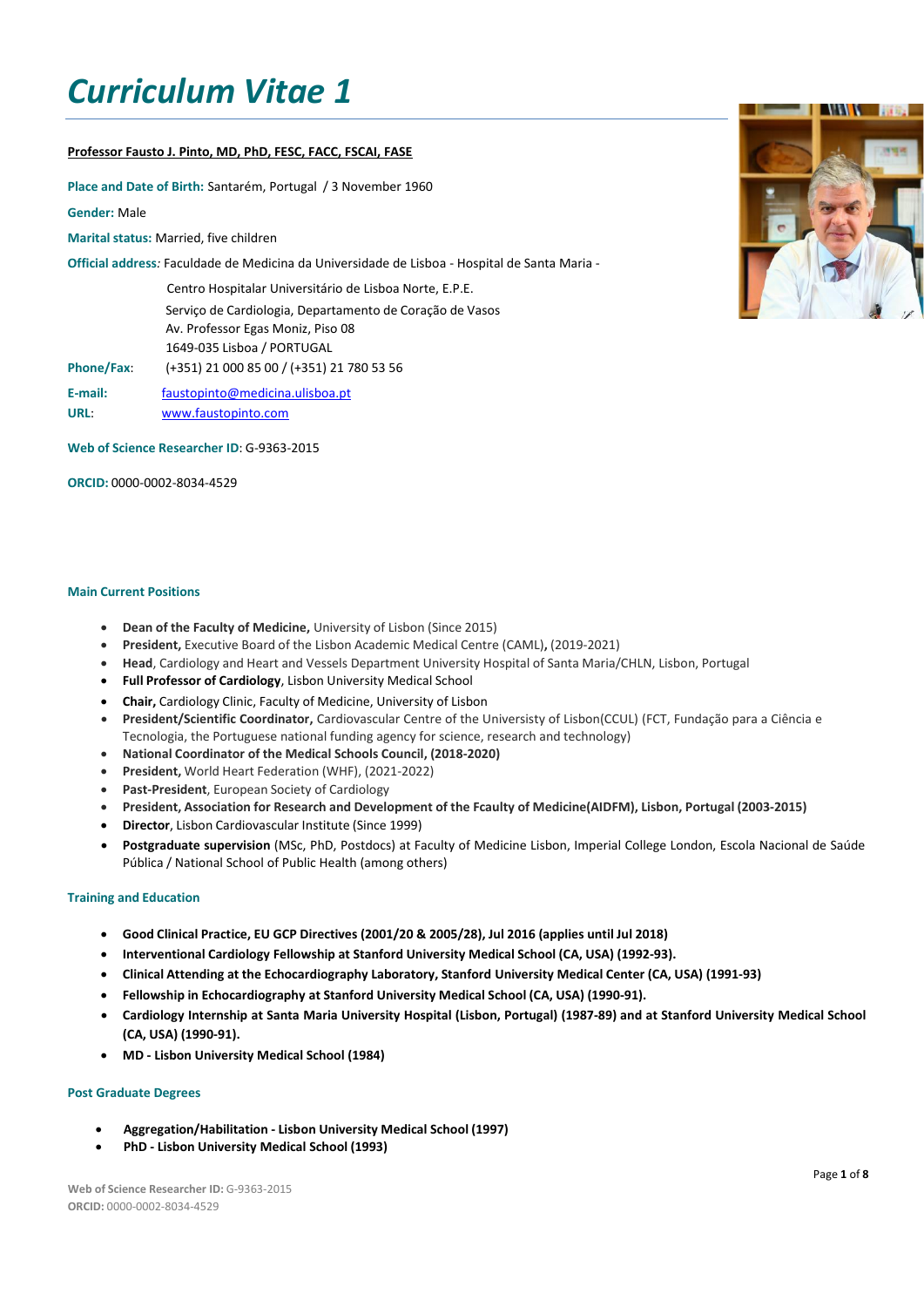## **Main Scientific Societies Activities**

- President of the World Heart Federation (WHF) (2021-2021)
- President Elect of the World Heart Federation (WHF) (2019-2020)
- ACC.20/WCC(World Congress of Cardiology)- Abstract Chair on Spotlight on Special Topics: Global Cardiovascular Health
- WHF liaison/interface for the ACC.20/WCC (World Congress of Cardiology)
- 2020 European Society of Cardiology(ESC) Guidelines for the Management of Atrial Fibrillation Task Force Member (2018-)
- Advisor to ESC Advocacy Committee (2018-)
- Asia Event Organising Committee Member (2018-)
- Past- President of the European Society of Cardiology( Since 2016)
- European Heart Journal Selection Committee(2018-2020)
- Board of the European Heart for Children (2016)
- Chairman of the European Heart Agency (2016-2018)
- Chairman of Managerial Council (2016-2018)
- Board member (Strategic Partner) of the World Heart Federation (WHF) (2017-2018)
- President of the European Society of Cardiology (2014-2016)
- President Elect of the European Society of Cardiology (2012-2014)
- Treasurer of the European Heart for Children (2012-2014)
- Vice-President of ESC for National and Affiliated Societies (2010-2012)
- Chairman of the Congress Programme Committee (CPC) of ESC (2008-2010): Barcelona (Spain, 2009) and Stockholm (Sweden, 2010).
- Board member of ESC (Councilor) (2004-2006).
- Member of the Scientific Committee and CPC (Coordinator of Imaging) of the World Congress of Cardiology 2006, Barcelona (Spain), and the ESC Congress 2005, Stockholm (Sweden).
- President and Founder of the European Association of Echocardiography (EAE) a registered branch of ESC (2003-2004).
- General Director Euroecho 8, Athens (Greece, 2004) and Euroecho 7, Barcelona (Spain, 2003).
- Vice President of the Working Group of Echocardiography of ESC (2000-2002).
- Chairman Scientific Committee Euroecho 6, Munich (Germany, 2002) and Euroecho 5, Nice (France, 2001)*.*
- Vice-Chairman (1995-1997) and Chairman (1997-1999) of the sub group of "Intravascular Ultrasound" of the Working Group of Echocardiography ESC

## **Editorial and Advisory Boards**

- **Medical Director:** Heart Portugal
- **Advisor:** Department of Cardiovascular Sciences, University of Leuven (since 2016); Circulation Journal (2016 2018)
- **Consulting Editor:** Journal Dialogues in Cardiovascular Medicine (2015- ) and International Heart Journal (2016- ).
- **Editor in Chief:** Portuguese Journal of Cardiology (1999-2015).
- **Member of Editor's Network**: ESC and Heart group (since 1999).
- **Member of the Editorial Board:** European Heart Journal; European Heart Journal Cardiovascular Imaging; European Heart Journal

- Cardiovascular Pharmacotherapy; European Medical Journal; Arquivos Brasileiros de Cardiologia; The Journal of Heart Disease; International Journal of Cardiovascular and Science; Archives of the Turkish Society Cardiology; Revista "Clínica e Saúde"; Revista Espanhola de Cardiologia/Spanish Journal of Cardiology; Hellenic Journal of Cardiology; Romanian Heart Journal; Journal of Cardiovascular Diseases; Archives of Medical Science; Business Briefing: European Cardiology Publication; Medical Science Monitor International Panel of Reviewers; The Netherlands Heart Journal; The Journal of Heart Disease, Journal of Chinese Clinical Medicine; Cardiology Management Journal; The Journal of Tehran University Heart Center; Journal of Geriatric Cardiology; Cardiology Research and Practice, International Journal of Cardiovascular Sciences; Journal of Medical and Clinical Investigations, American Heart Journal Plus: Cardiology Research & Practice!

## **Fellowships / Honours**

- Honorary Member of the Brazilian Society of Cardiology (Rio de Janeiro, November 2020)
- Dante Pazzanese Medal (Rio de Janeiro, November 2020)
- Honorary President of the International Committee for Education and Cooperation of the Italian Society of Medical Science (SISMED) (Rome, Italy, Dec. 2019)
- Dr Henry Fok Memorial Lecture (Macau, Sept. 2019)
- Honorary Consultant of Macau Cardiology (July 2019)
- International Service Award 2019, American College of Cardiology (ACC) (New Orleans, USA, March 2019)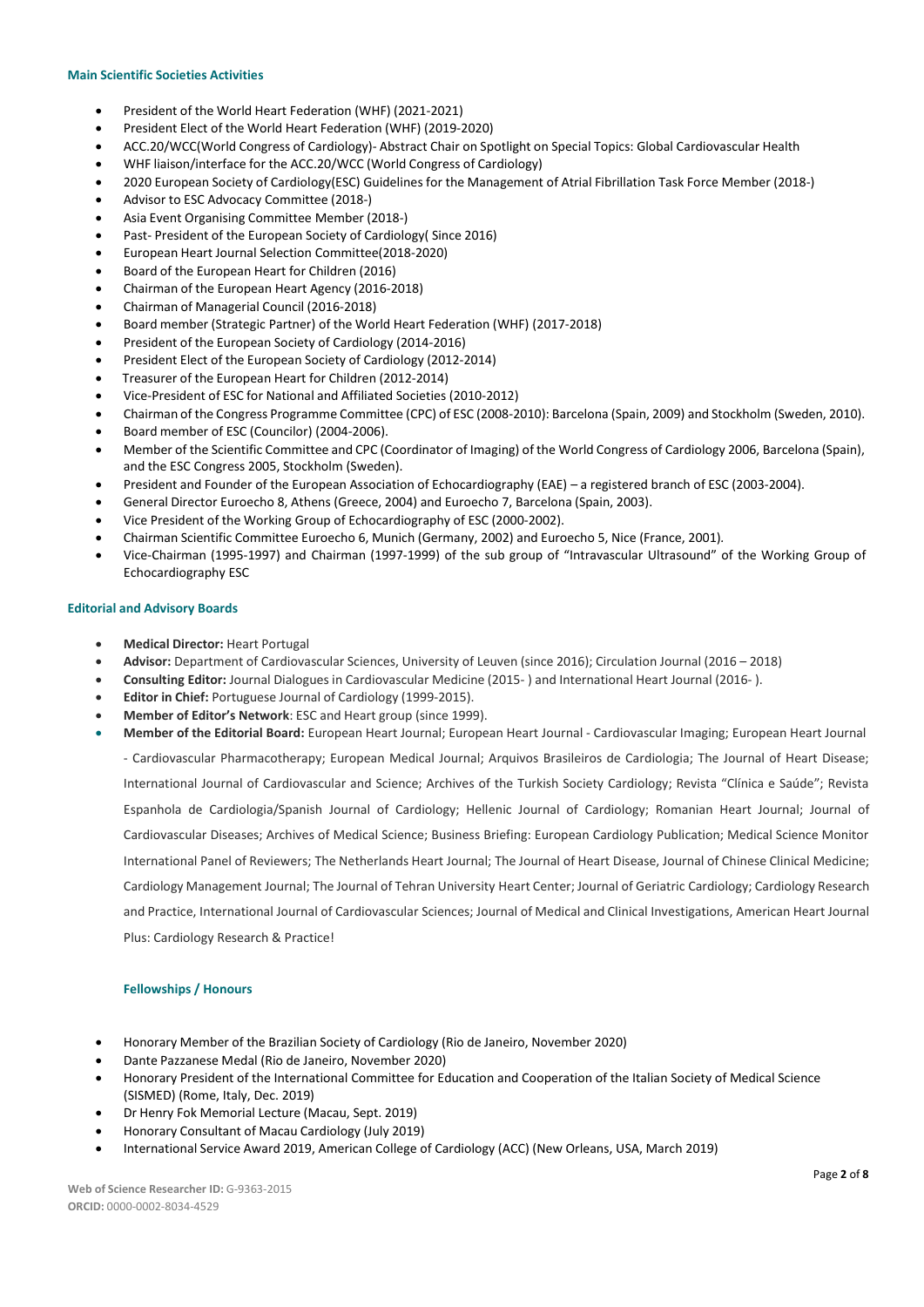- The State of Art by International Honorary Member at the 83rd Annual Scientific Meeting of the Japanese Circulation Society in Yokohama (Japan, March 2019)
- Honorary Member of the National Academy of Medicine of Brazil (Brazil, May 2019)
- CardioLucca Gold Lecture (Lucca 2019)
- Emeritus Advisor of the Conselho de Minerva, Federal University of the Rio de Janeiro (Brazil, 2018)
- Distinguished ESC Services (2018)
- Key note speaker Scientific Conference of the I Medical Faculty of the Medical University of Warsaw (Poland, 2018)
- Special Lecturer, Japanese Circulation Society, Osaka (Japan, 2018)
- C3 Luminaire Award (Orlando, USA, June 2017)
- Gold Medal of Heart Failure Society of Serbia for 2017 (Serbia, 2017)
- International Honorary Member of the Japanese Circulation Society (Kanazawa, Japan, 2017)
- Honoray Award for Excellence in Science 2016, University of Messina and Fondazione Internazionale Menarini (Italy, 2016)
- Award for Outstanding Contribution to Cardiology, Maltese Cardiac Society (Malta, 2016)
- Gold Medal, European Society of Cardiology (2016)
- Member of the "Ordem do Coração", Indian Heart Journal (2016)
- Corresponding Member of the Peruvian Society of Cardiology (2016)
- Special Lecturer, Japanese Circulation Society, Sendai (Japan, 2016)
- Doctor Honoris Causa of Semmelweis University, Budapest (Hungary, 2015).
- Honorific title of the Slovak Society of Cardiology and Slovak Medical Association *Societas Medicorum Slovacorum, Societas Pro Cardiologia* (Slovakia, 2015).
- Honorary Diploma, Russian Society of Cardiology (Moscow, 2015)
- Lettura Magistrale at the ANMCO Congress: "Feeding the Planet. Energy for Life", Milan (Italy, 2015).
- Medal of Honor of the Bulgarian Society of Cardiology (2014).
- Hong Kong Heart Foundation Lecture: "The role of cardiovascular imaging in the heart failure patient" (2014).
- Medal of Honor of the Cuban Society of Cardiology (2014).
- Inaugural Magistral Lecture of the VIII Congress of the Cuban Society of Cardiology: "Imagenología en la enfermedad coronaria", Havana (Cuba, 2014).
- Libensky Gold Medal, **Czech Society of Cardiology,** Lecture State of the art lecture on Modern Cardiac Imaging, "The role ofscientific societies in the promotion of science and good clinical practice", **2014.**
- Cardiochus 2013, Honorary lecture: "Role of multimodality cardiovascular imaging in ischemic heart disease", Santiago de Compostela (Spain, 2013).
- Gold Medal, Hungarian Society of Cardiology (2013).
- Honorary Member, Hungarian Society of Cardiology (2013).
- Gold Medal, A.N. Bakulev Scientific Centre for Cardiovascular Surgery, Moscow (2013).
- Leonardo Virga Award, Univeristy of Messina (2012).
- Gold Medal M. Strazhesko Ukrainian Academy of Medical Sciences Award (2012).
- SBC Merit International Teaching Award Brasilian Society of Cardiology (2012).
- Opening lecture at the Congress of Italian Society of Cardiology: "The role of scientific societies in promoting scientific developments", Rome (Italy, 2011).
- Visiting Professorship at Wakayama University: "Cardiac Imaging: Perspectives into the future" (Japan, 2008).
- Award "Nunes Correa Verdades de Faria 2006", under the theme "Progress in the treatment of heart disease" (2007).
- Edler Lecture 2007: "Echo Odyssey: A journey into the secrets of the heart". EuroEcho 2007, Lisbon (2007).
- Silver Medal of ESC (2006).
- Upjohn Award for Outstanding Research in Cardiovascular Medicine, Stanford, CA (USA, 1993).
- American College of Cardiology, Bristol Travel Award, Anaheim, CA (USA, 1993).
- Dean's Postdoctoral Fellowship Award, Stanford University, CA (USA, 1991).
- Full Member (Chair XXXV) of Portuguese Medical Academy (Academia de Medicina Portuguesa-Cadeira XXXV).
- Honorary Member of several Societies: American Society of Echocardiography, Sociedad Colombiana de Cardiologia, Czech Cardiology Society, Societé Française de Cardiologie, Hungarian Society of Cardiology, Societá Italiana de Ecografia Cardiovascular, Japanese Circulation Society, Maltese Society of Cardiology, Peruvian Society of Cardiology, Romanian Society of Cardiology, Romanian Academy of Medical Sciences, Russian Society of Cardiology, Slovakian Society of Cardiology.
- Fellow of the European Society of Cardiology (FESC),
- Fellow of the American College of Cardiology (FACC),
- Fellow of the American Society of Angiology (FASA).
- Fellow of the American Society of Echocardiography (FASE) (2008)
- Fellow of the Society for Cardiac Angiography and Interventions (FSCAI) .
- Fellow of the International Society of Cardiovascular Ultrasound and Foreign Member of the Board of the Russian Chapter of ISCU

## **Participation in Clinical Trials and Clinical Studies (Last 5 years) National Coordinator**

"Intravenous iron in patients with systolic heart failure and iron deficiency to improve morbidity & mortality." (FAIR-HR). 2016

**Web of Science Researcher ID:** G-9363-2015 **ORCID:** 0000-0002-8034-4529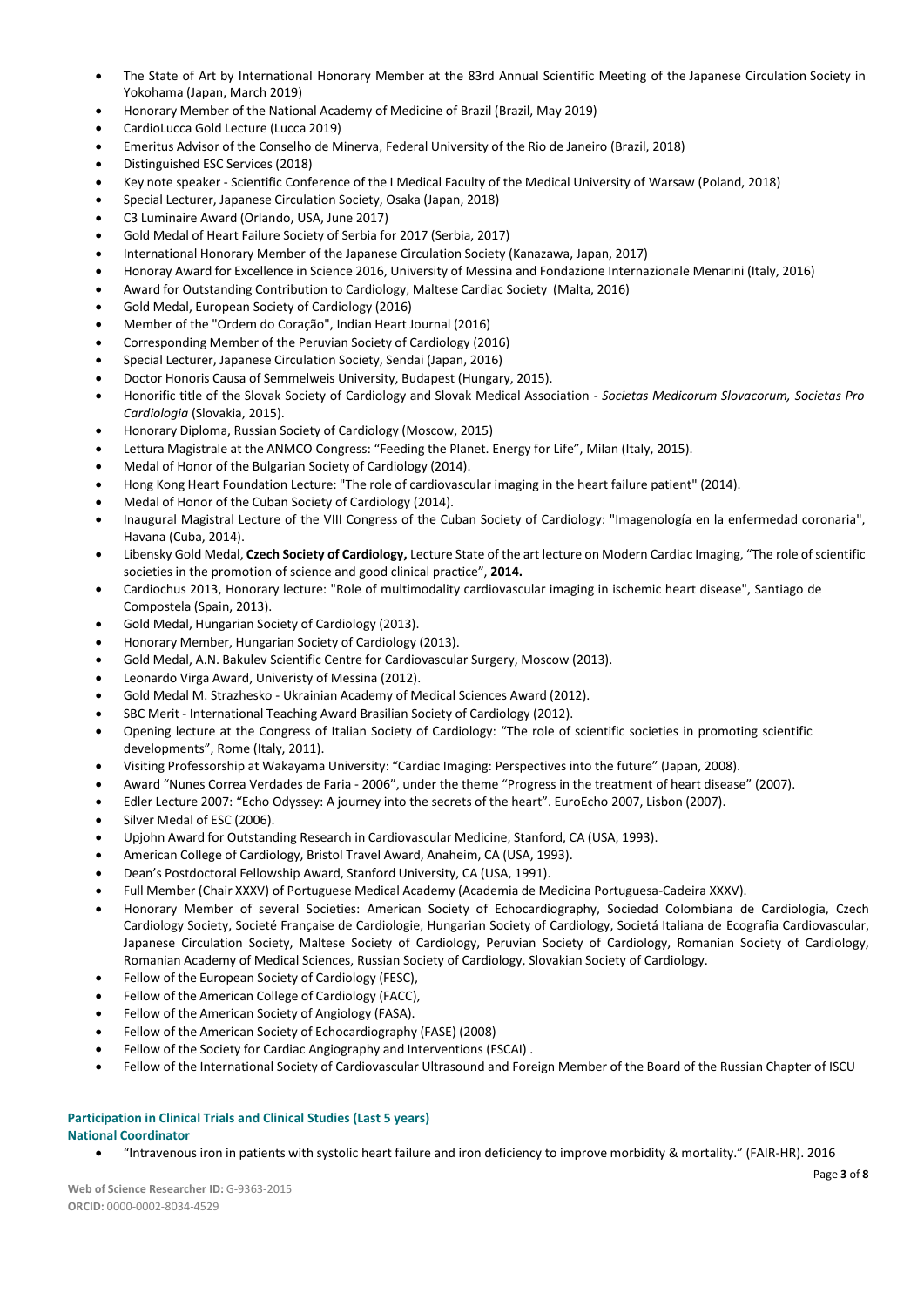- "A Double-blind, Randomized, Placebo-controlled, Multicenter Study to Assess the Efficacy and Safety of Omecamtiv Mecarbil on Mortality and Morbidity in Subjects With Chronic Heart Failure With Reduced Ejection Fraction" (GALACTIC-HF). 2016.
- "A phase III, double-blind, randomized placebo-controlled study to evaluate the effects of dalcetrapib on cardiovascular (CV) risk in a genetically defined population with a recent Acute Coronary Syndrome (ACS): The Dal-GenE trial" (DalGene). 2015 – Ongoing.
- National Lead: "A Randomized, Double-blind, Event-driven, Multicenter Study Comparing the Efficacy and Safety of Rivaroxaban with Placebo for Reducing the Risk of Death, Myocardial Infarction or Stroke in Subjects with Heart Failure and Significant Coronary Artery Disease Following an Episode of Decompensated Heart Failure" (COMMANDER HF). 2015 – 2018.
- "A randomized, comparative effectiveness study of complete versus culprit-only revascularization strategies to treat multi-vessel disease after primary PCI for STEMI" (COMPLETE). 2015 – 2019.
- "Colchicine cardiovascular outcomes trial" (COLCOT). 2015 2020.
- "The efficAcy and safety of Trimetazidine in Patients with angina pectoris having been treated by percutaneous Coronary Intervention (ATPCI study). An international, multicentre, randomised, double-blind, placebo-controlled study in patients treated for 2 to 4 years." 2014.
- "Effects of ivabradine on plaque burden, morphology and composition in patients with clinically indicated coronary angiography. A randomized double-blind placebo-controlled international multicentre study" (MODIFY). 2013 – 2015.

# **Representative of the Sponsor in the EU**

"Combined transcatheter aortic valve implantation and percutaneous closure of the left atrial appendage" (TAVI-LAAC). 2016

# **Principal Investigator**

- EMIT-AF/VTE Gestão do edoxabano em procedimentos de diagnóstico e terapeuticos
- "Semaglutide effects on cardiovascular outcomes in people with overweight or obesity (SELECT). 2018
- Intra-observer and Inter-observer variability and study reproducibility using a new echocardiographic system provided with automatic measurements and 1-cardiac cycle 3D volumetric analysis - 2017
- Global Study XIENCE 28, 2019
- "Clinical Characteristics of Takotsubo Cardiomyopathy" (TAKOTSUBO). 2017.
- "Edoxaban treatment in routine clinical practice for patients with non valvular atrial fibrillation" (ETNA). 2017.
- "Changes in Ischemia and Angina over One year among ISCHEMIA trial screen failures with no obstructive coronary artery disease on coronary CT angiography" (ISCHEMIA-CIAO). 2017.
- "An Open-label, 2 x 2 Factorial, Randomized Controlled, Clinical Trial to Evaluate the Safety of Apixaban vs. Vitamin K Antagonist and Aspirin vs. Aspirin Placebo in Patients with Atrial Fibrillation and Acute Coronary Syndrome or Percutaneous Coronary Intervention" (AUGUSTUS). 2016-2019.
- "Evaluation of the safety and efficacy of an edoxaban-based compared to a vitamin k antagonist-based antithrombotic regimen in subjects with atrial fibrillation following successful percutaneous coronary intervention with stent placement" (Edoxaban treatment versus VKA in patients with AF undergoing PCI - ENTRUST-AF PCI). 2016.
- "Combined transcatheter aortic valve implantation and percutaneous closure of the left atrial appendage" (TAVI-LAAC). 2016
- "Validation of a novel non-invasive hemodynamics algorithm" (LL CardioArt echo vs. RHC protocol). 2015 2017.
- "A phase III, double-blind, randomized placebo-controlled study to evaluate the effects of dalcetrapib on cardiovascular (CV) risk in a genetically defined population with a recent Acute Coronary Syndrome (ACS): The Dal-GenE trial" (DalGene). 2015 - Ongoing
- "A RandomizEd Study of tHe MitrACliP DEvice in Heart Failure Patients with Clinically Significant Functional Mitral Regurgitation (The RESHAPE-HF2 Trial): A Clinical Evaluation of the Safety and Effectiveness of the MitraClip System in the Treatment of Clinically Significant Functional Mitral Regurgitation in Patients with Chronic Heart Failure". 2015 – Ongoing.
- "A randomized, comparative effectiveness study of complete versus culprit-only revascularization strategies to treat multi-vessel disease after primary PCI for STEMI" (COMPLETE). 2015 – 2019..
- "Colchicine cardiovascular outcomes trial (COLCOT)". 2015 2020..
- A prospective Randomised, open label, blinded endpoint (PROBE) study to Evaluate DUAL antithrombotic therapy with dabigatran etexilate (110mg and 150mg b.i.d.) plus clopidogrel or ticagrelor vs. triple therapy strategy with warfarin (INR 2.0 – 3.0) plus clopidogrel or ticagrelor and aspirin in patients with non valvular atrial fibrillation (NVAF) that have undergone a percutaneous coronary intervention (PCI) with stenting (RE-DUAL PCI). 2015 – 2017.
- "International Study of Comparative Health Effectiveness with Medical and Invasive Approaches (ISCHEMIA Study-NIH)". 2013 Ongoing.
- "Global Registry on Long-Term Oral Anti-thrombotic Treatment In Patients with Atrial Fibrillation" (GLORIA\_AF: Phase II/III EU/EEA Member States) observational study. 2013 – Ongoing
- "Effects of ivabradine on plaque burden, morphology and composition in patients with clinically indicated coronary angiography. A randomized double-blind placebo-controlled international multicentre study" (MODIFY). 2013 – 2015.

Co-Investigator in more than 30 clinical trials and clinical studies and clinical studies, since 2003.

## **Participation in Funded Research Projects National Coordinator**

 Beta3 AR: A multi-center randomized, placebo-controlled trial of mirabegron, a new beta3-adrenergic receptor agonist on left ventricular mass and diastolic function in patients with structural heart disease. Horizon 2020: H2020-PHC-2014. 2015: 634559.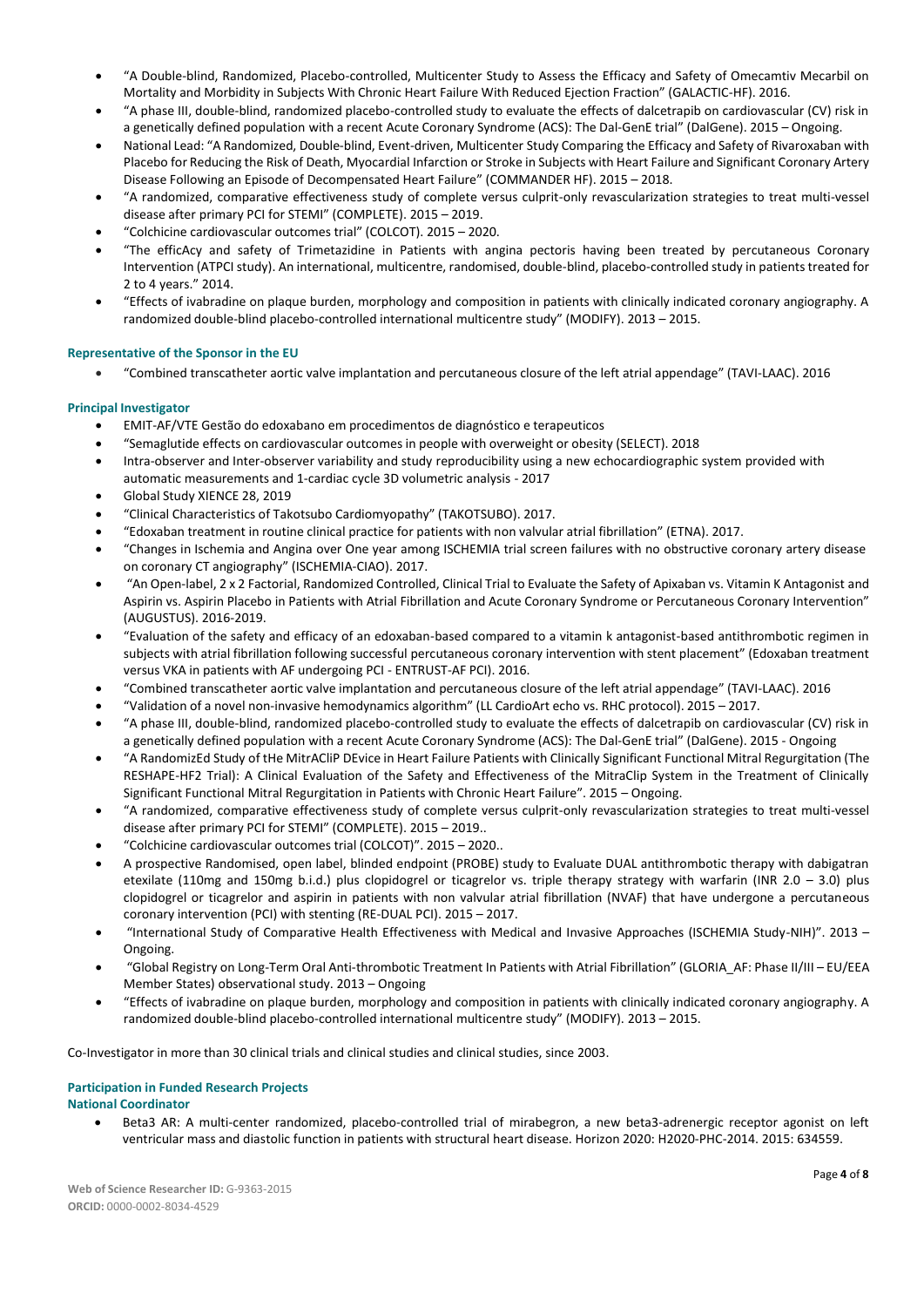## **Principal Investigator**

- Beta3 AR: A multi-center randomized, placebo-controlled trial of mirabegron, a new beta3-adrenergic receptor agonist on left ventricular mass and diastolic function in patients with structural heart disease. Horizon 2020: H2020-PHC-2014. 2015.
- Avaliação da Progressão/Regressão da Placa Aterosclerótica Coronária. Impacto da Ultrassonografia Intracoronária. PRAXIS XXI nº/2/2.1/SAU/1284/95

Co-investigator in more than 20 national and international funded Research Projects since 1995.

## **Publications**

| <b>Citation indexes</b> | <b>Since 2015</b>             | All                           |
|-------------------------|-------------------------------|-------------------------------|
| Citations               | 28240                         | 41569                         |
| h-index                 | 38                            | 56                            |
| i10-index               | 129                           | 180                           |
|                         |                               | Source: Google Scholar        |
|                         |                               | Date: 23/05/2022              |
|                         | <b>Total indexed articles</b> | 951                           |
|                         |                               | <b>Source: Web of Science</b> |

**Date**: 23/05/2022

Full list of publications available here

## **Major Publications**

- Panniyammakal Jeemon , Tania Séverin, Celso Amodeo, Dina Balabanova, Norm R. C. Campbell, Dan Gaita, Kazuomi Kario, Taskeen Khan, Rita Melifonwu, Andrew Moran, Elijah Ogola, Pedro Ordunez, Pablo Perel, Daniel Piñeiro, **Fausto J. Pinto**, Aletta E. Schutte, Fernando Stuardo Wyss, Lijing L. Yan, Neil Poulter, Dorairaj Prabhakara[n World Heart Federation Roadmap for Hypertension](https://globalheartjournal.com/articles/10.5334/gh.1066/) - A 2021 [Update. Global Heart. 2021;](https://globalheartjournal.com/articles/10.5334/gh.1066/) 16(1): 63. DOI: https://doi.org/10.5334/gh.1066
- Zamorano JL, **Pinto FJ**, Solano-López J, Bucciarelli-Ducci C. The year in [cardiovascular](https://pubmed.ncbi.nlm.nih.gov/33388781/) medicine 2020: imaging. Eur Heart J. 2021 Jan 3:ehaa1035. doi: 10.1093/eurheartj/ehaa1035. Epub ahead of print.
- Brito J, Silva BV, da Silva PA, Cortez-Dias N, Silva D, Agostinho JR, Guimar T, Brito D, **Pinto FJ**. Cardiovascular complications of COVID-19. Heart Mind 2020;4:67-74 DOI: 10.4103/hm.hm\_28\_20
- Dorairaj Prabhakaran , Pablo Perel, Ambuj Roy, Kavita Singh, Lana Raspail, José Rocha Faria-Neto, Samuel S. Gidding, Dike Ojji, Ferdous Hakim, L. Kristin Newby, Janina Stępińska, Carolyn S. P. Lam, Modou Jobe, Sarah Kraus, Eduardo Chuquiure-Valenzuela, Daniel Piñeiro, Kay-Tee Khaw, Ehete Bahiru, Amitava Banerjee, Jagat Narula, **Fausto J. Pinto**, David A. Wood, Karen Sliwa.
- Correction: Management of Cardiovascular Disease Patients With Confirmed or Suspected COVID-19 in Limited Resource Settings. Global Heart. 2020;15(1):54. DOI[: http://doi.org/10.5334/gh.885](http://doi.org/10.5334/gh.885)
- Abreu D, Sousa P, Matias-Dias C, **Pinto F**. Impact of public health initiatives on acute coronary syndrome fatality rates in Portugal. Rev Port Cardiol. 2020 Mar 3. pii: S0870-2551(19)30497-4. doi: <https://doi.org/10.1016/j.repc.2019.05.010>
- Thienemann F, **Pinto F**, Grobbee DE, Boehm M, Bazargani N, Ge J, Sliwa K. World Heart Federation Briefing on Prevention: Coronavirus Disease 2019 (COVID-19) in Low-Income Countries. Global Heart. 2020; 15(1): 31. doi: <http://doi.org/10.5334/gh.778>
- Jean-Claude Tardif, M.D., Simon Kouz, M.D., David D. Waters, M.D., Olivier F. Bertrand, M.D., Ph.D., Rafael Diaz, M.D., Aldo P. Maggioni, M.D., **Fausto J. Pinto**, M.D., Ph.D., Reda Ibrahim, M.D., Habib Gamra, M.D., Ghassan S. Kiwan, M.D., Colin Berry, M.D., Ph.D., José López-Sendón, M.D., Petr Ostadal, M.D., Ph.D., Wolfgang Koenig, M.D., Denis Angoulvant, M.D., Jean C. Grégoire, M.D., Marc-André Lavoie, M.D., Marie-Pierre Dubé, Ph.D., David Rhainds, Ph.D., Mylène Provencher, Ph.D., Lucie Blondeau, M.Sc., AndreasOrfanos, M.B., B.Ch., Philippe L. L'Allier, M.D., Marie-Claude Guertin, Ph.D., and François Roubille, M.D., Ph.D Efficacy and Safety of Low-Dose Colchicine after Myocardial Infarction. The New England journal of medicine, 381(26), 2497-2505.DOI: [10.1056/NEJMoa1912388](https://doi.org/10.1056/nejmoa1912388)
- Costa MC, Cortez-Dias N, Gabriel A, de Sousa J, Fiúza M, Gallego J, Nobre Â, **Pinto FJ**, Enguita FJ. circRNA-miRNA cross-talk in the transition from paroxysmal to permanent atrial fibrillation. Int J Cardiol. 2019 Sep 1;290:134-137.DOI: <https://doi.org/10.1016/j.ijcard.2019.04.072>
- Marzilli M, Vineareanu D, Lopaschuk G, Chen Y, Dalal JJ, Danchin N, Etriby E, Ferrari R, Gowdak LH, Lopatin Y, Milicic D, Parkhomenko A, **Pinto F**, Ponikowski P, Seferovic P, Rosano GMC. Trimetazidine in cardiovascular medicine. Int J Cardiol. 2019 May 24.
- Abreu D, **Pinto FJ**, Matias-Dias C, Sousa P. Trends of case-fatality rate by acute coronary syndrome in Portugal: Impact of a fast track to the coronary unit. JRSM Cardiovasc Dis. 2019 May 24.
- Rigueira J, Lima da Silva G, Canas da Silva P, **Pinto FJ**, Cardoso PP. Double Ventricular Rupture After Inferolateral Myocardial Infarction: A Rare Mechanical Complication. JACC Cardiovasc Interv. 2019 May 24.
- Caldeira D, Nunes-Ferreira A, Rodrigues R, Vicente E, **Pinto FJ**, Ferreira JJ. Non-vitamin K antagonist oral anticoagulants in elderly patients with atrial fibrillation: A systematic review with meta-analysis and trial sequential analysis. Arch Gerontol Geriatr. 2019 Mar o Apr;81:209-214.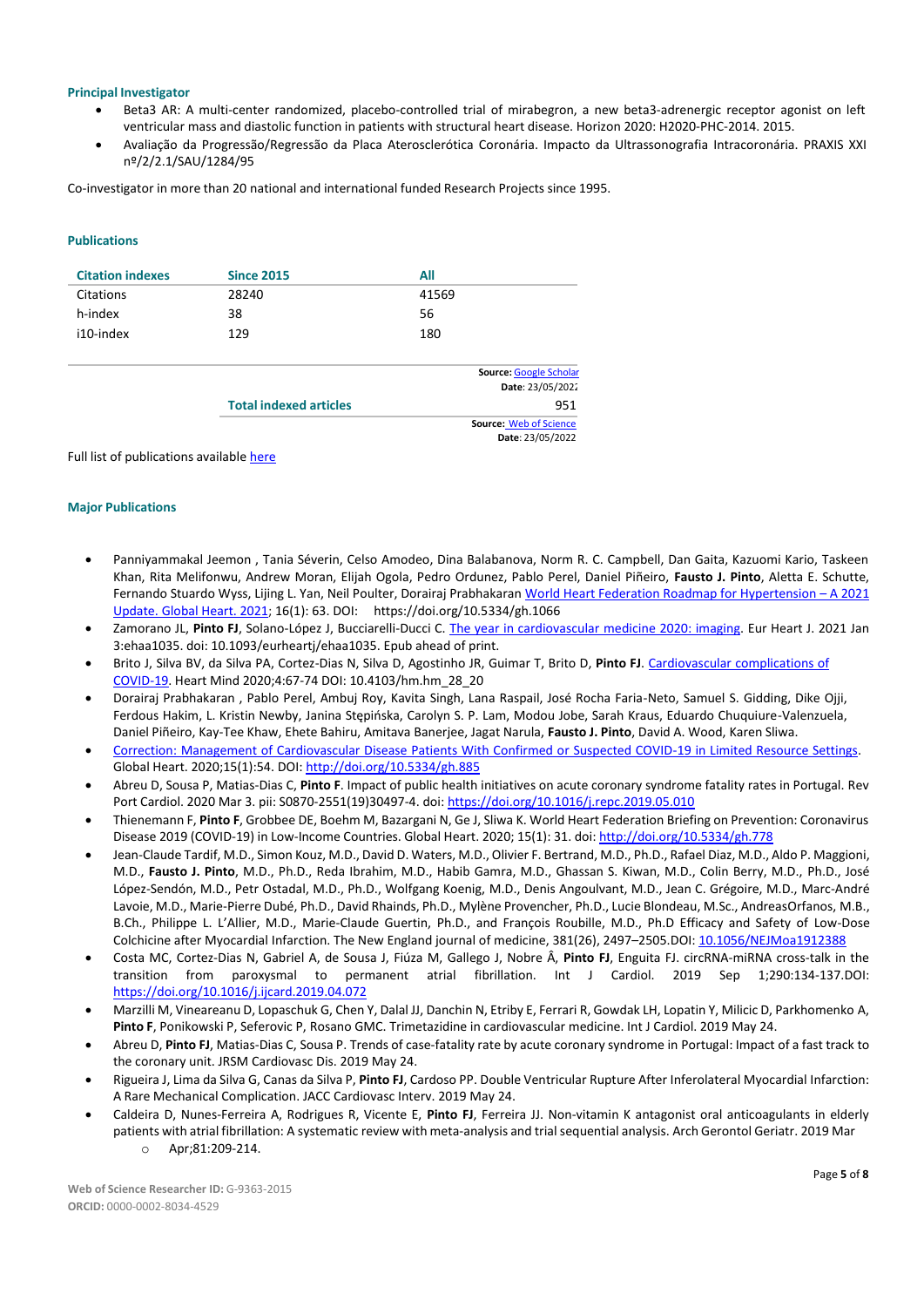- Duarte G, Nunes-Ferreira A, Rodrigues FB, **Pinto FJ**, Ferreira JJ, Costa J, Caldeira D. Morphine in acute coronary syndrome: systematic review and meta-analysis. BMJ Open. 2019 Mar 15;9(3):e025232.
- Caldeira D, Alves D, Costa J, Ferreira JJ, **Pinto FJ.** Ibrutinib increases the risk of hypertension and atrial fibrillation: Systematic review and meta-analysis PLoS One. 2019 Feb 20;14(2):e0211228
- Ferrari R, Pavasini R, Camici PG, Crea F, Danchin N, **Pinto F**, Manolis At, Marzilli M, Rosano GMC, Lopez-Sendon J, Fox K. Anti-anginal drugs–beliefs and evidence: systematic review covering 50 years of medical treatment. Eur Heart J. 2019 Jan 7;40(2):190-194.
- Pavasini R, Camici PG, Crea F, Danchin N, Fox K, Manolis AJ, Marzilli M, Rosano GMC, Lopez-Sendon JL, **Pinto F**, Balla C, Ferrari R. Anti-anginal drugs: Systematic review and clinical implications. Int J Cardiol. 2018 Dec 4 [Epub ahead of print].
- Esteves AF, Brito D, Rigueira J, Ricardo I, Pires R, Pedro MM, Veiga F, **Pinto F**. Profiles of hospitalized patients with valvular heart disease: Experience of a tertiary center. Rev Port Cardiol. 2018 Dec;37(12):991-998.
- Squarta S, **Pinto F.** This is YOUR ESC: The ESC membership community: a unique, diverse and global group of cardiologists. Eur Heart J 2019, 39;(43):3835-3836.
- Ardérius M, Menezes MN, Marques T, Brito D, Ortins-Pina A, Mendes Pedro M, **Pinto F**, Veiga F. Late recurrence of fulminant myocarditis related to HSS/DRESS. Cor et Vasa 2018;60(6):Pages e635-e637.
- Zito C, Manganaro R, Carerj S, **Pinto FJ**, Kandheria BJ. "Peripheral Artery Disease and Stroke" Book Chapter. "Cardiovascular Damage Induced by Anti-BCR-ABL TKIs". Humana Press, Cham 2019. Pages 83-92
- Novo G, Di Lisi D, Fiuza M, **Pinto FJ**. "Cardiovascular Damage Induced by Anti-BCR-ABL TKIs" Book Chapter. "Cardiovascular Damage Induced by Anti-BCR-ABL TKIs". Humana Press, Cham 2019. Pages 44-45
- Novo G, Di Lisi D, Bronte E, Fiuza M, **Pinto FJ**. "Cardiovascular Damage Induced by Anti-VEGF Therapy" Book Chapter. "Cardiovascular Damage Induced by Anti-BCR-ABL TKIs". Humana Press, Cham 2019. Pages 33-44
- Russo A, Novo G, Lancellotti P, **Pinto FJ**, Giordano A. "Introduction" Book Chappter. "Cardiovascular Damage Induced by Anti-BCR-ABL TKIs". Humana Press, Cham 2019. Pages 1-2.
- Russo A, Novo G, Lancellotti P, Giordano A, **Pinto FJ** Editors. "Cardiovascular Damage Induced by Anti-BCR-ABL TKIs". Humana Press, Cham 2019. ISBN 978-3-319-93401-3.
- An Immersion in the Symptomatic Medical Treatment of Angina. Ed. Roberto Ferrari. With the collaboration of Paolo Camici, Filippo Crea, Nicolas Danchin, Kim Fox, Josè Lopez Sendon, Athanasios Manolis, Mario Marzilli, **Fausto Pinto**, Giuseppe Rosano. Servier International- Medical Publishing Division, 2018
- Thygesen et al. Fourth universal definition of myocardial infarction. Eur Heart J. 2019 Jan 14;40(3):237-269, Kardiol Pol. 2018;76(10):1383-1415.
- Guimarães T, Plácido R, Quadros AC, Da Costa JM,. **Pinto FJ**. Unexpected Mass in the Left Atrium. Arq Bras Cardiol. 2018 Aug; 111(2): 226–227
- Pereira H, **Pinto FJ**, Calé R, Pereira E, Vitorino S, Jerónimo de Sousa P, Brocha B, Campante Teles R. The Stent for Life initiative: Factors predict delay in patients with ST-segment elevation myocardial infarction. Rev Port Cardiol. 2018;37(8):681-690.
- **Pinto FJ.** Cardiovascular Diseases in Portuguese: The Importance of Preventive Medicine. Arquivos Brasileiros de Cardiologia 01 Jul 2018, 110(6):512-513.
- Marques P, Menezes MN, da Silva GL, Guimaraes T, Bernardes A, Cortez-Dias N, Carpinteiro L, de Sousa J, Pinto FJ. Triple-site pacing for cardiac resynchronization in permanent atrial fibrillation: follow-up results from a prospective observational study. Europace 2018, 20(6):986-992.
- Abreu D, Sousa, Matias-Dias C, Pinto FJ. Cardiovascular disease and high blood pressure trend analyses from 2002 to 2016: after the implementation of a salt reduction strategy. BMC Public Health (2018) 18:722.
- Pouleur AC, Anker S, Brito D, Brosteanu O, Hasenclever D, Casadei B, Edelmann F, Filippatos G, Gruson D, Ikonomidis I, Lhommel R, Mahmod M, Neubauer S, Persu A, Gerber BL, Piechnik S, Pieske B, Pieske-Kraigher E, *Pinto F*, Ponikowski P, Senni M, Trochu JNoel, Van Overstraeten N, Wachter R, Balligand JL. Rationale and design of a multicentre, randomized, placebo-controlled trial of mirabegron, a Beta3-adrenergic receptor agonist on left ventricular mass and diastolic function in patients with structural heart disease Beta3-left ventricular hypertrophy (Beta3-LVH). ESC Heart Fail. 2018 Oct;5(5):830-841.
- Caldeira D, Ferreira JJ, Pinto FJ, Costa J. Non-vitamin K antagonist oral anticoagulants and infective endocarditis. Heart (British Cardiac Society) 2018, 104(Issue:13):1135-1136.
- Lima da Silva G, Cortez-Dias N, De Sousa J, Nobre A, Pinto FJ. Surgical Epicardial CRT-D Implantation in a Patient with Complete Obstruction of the Superior Vena Cava. Arq Bras Cardiol 2018, 110(5):490–492
- Francisco ARG, Alves D, David C, Guerra L, Pinto FJ, Almeida AG. Cardiotoxicity in Hematological Diseases: Are the Tyrosine Kinase Inhibitors Imatinib and Nilotinib Safe? Cardiovascular toxicology 2018, 18 (5): 431-435.
- Francisco ARG, Nobre de Menezes M, Pinto FJ, Canas da Silva, P. Acquired fistula from left anterior descending artery to coronary sinus: An unusual finding during percutaneous coronary intervention. Rev Port Cardiol 2018, 37(4):355-357.
- Nobre Menezes M, Francisco ARG, Carrilho Ferreira P, Jorge C, Torres D, Cardoso P, Duarte J, Marques da Costa J, Infante de Oliveira E, Pinto FJ, Canas da Silva, Pedro. Análise comparativa do fractional flow reserve (FFR) e do instantaneous wave‐free ratio (iFR): resultados de um registo de 5 anos. Comparative analysis of fractional flow reserve and instantaneous wave‐free ratio: Results of a five‐year registry. Rev Por Cardiol 2018;37(6):511-520.
- Pereira H. Cale R, Pinto FJ, Pereira E, Caldeira D, Mello S, Vitorino S, Almeida MS, Mimoso J. Factors influencing patient delay before primary percutaneous coronary intervention in ST-segment elevation myocardial infarction: The Stent for life initiative in Portugal. Rev Port Cardiol 2018,37(5):409-421.
- Ferrari R, Bueno H, Chioncel O, Cleland JG, Stough WG, Lettino M, Metra M, Parissis JT, Pinto F, Ponikowski P, Ruschitzka F, Tavazzi L. Acute heart failure: lessons learned, roads ahead. European Journal of Heart Failure 2018;20:842–850.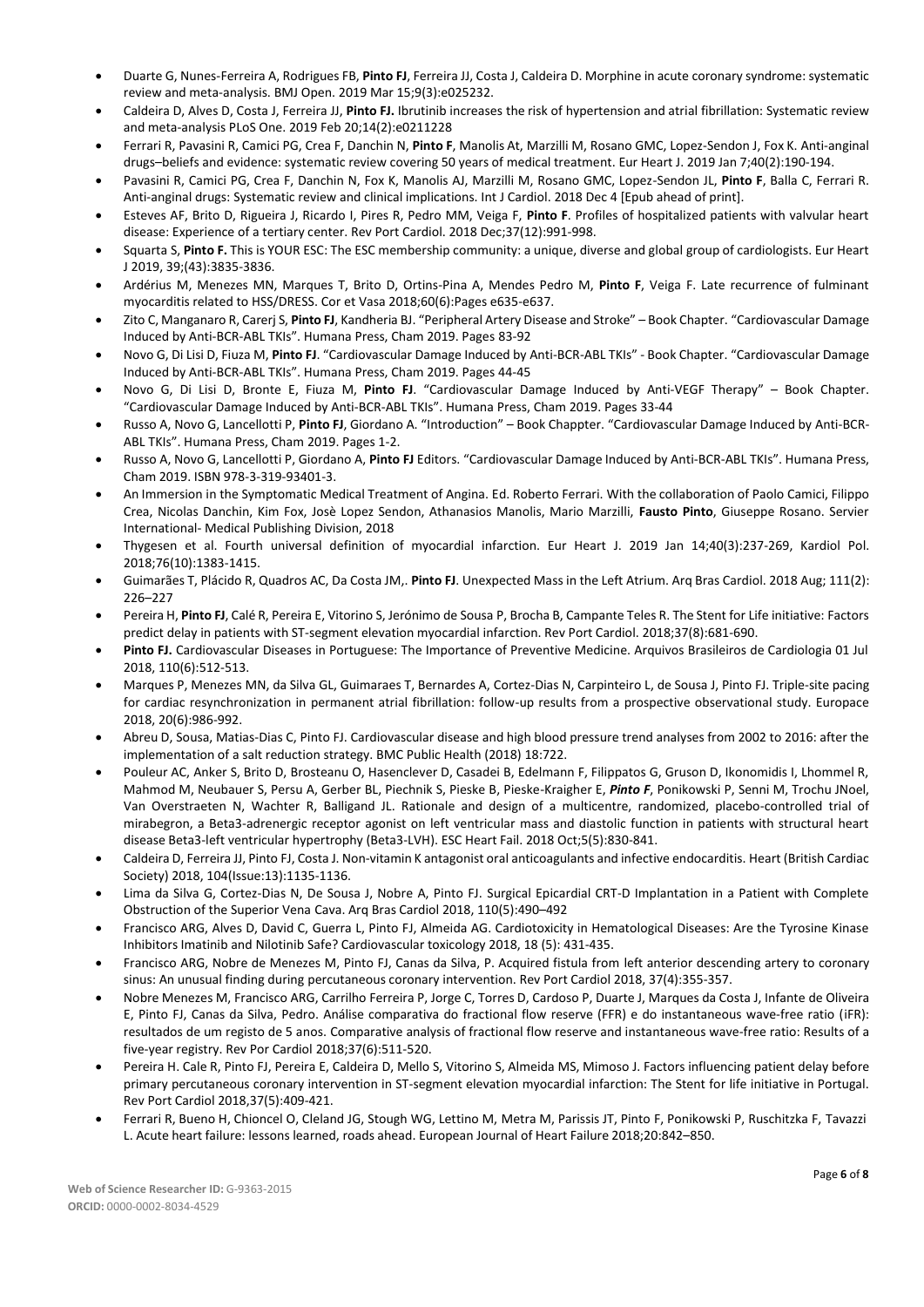- Landmesser Ulf, Chapman M John, Stock JK, Amarenco PB, Jill JF, Boren J, Farnier M, Ference BA, Gielen SG, Ian G, Diederick E, Hovingh G K, Luscher TF Piepoli MF, Ray KK, Stroes ES, Wiklund O, Windecker S, Zamorano JL, Pinto F, Tokgozoglu L, Bax JJ, Catapano AL. New prospects for PCSK9 inhibition? Eur Heart J. 2018 Jul 14;39(27):2600-2601
- Bax J, Casadei B, Graham I, *Pinto F* et al. The future of continuing medical education: the roles of medical professional societies and the health care industry: Position paper prepared with contributions from the European Society of Cardiology Committees for Advocacy, Education and Industry Relations, Endorsed by the Board of the European Society of Cardiology. Eur Heart J. 2018 Feb 28
- Marques P, Menezes MN, Silva GL, Guimarães T, Bernardes A, Cortez-Dias N, Carpinteiro L, Sousa J, Pinto FJ; Triple-site pacing for cardiac resynchronization in permanent atrial fibrillation: follow-up results from a prospective observational study, EP Europace, 2018;20:986–992 https://doi.org/10.1093/europace/eux036. Impact factor: 4.521
- Landmesser U, Chapman MJ, Stock JK, Amarenco P, Belch JJF, Boren J, Farnier M, Ference BA, Gielen S, Graham I, Grobbee DE,, Hovingh GK,, Luscher TF, Piepoli MF, Ray KK, Stroes ES, Wiklund O, Windecker S, Zamorano JL, **Pinto F**, Tokgozoglu L, Bax JJ, Catapano AL. 2017 Update of ESC/EAS Task Force on practical clinical guidance for proprotein convertase subtilisin/kexin type 9 inhibition in patients with atherosclerotic cardiovascular disease or in familial hypercholesterolaemia. Eur Heart J 2018;39:1131– 1143 Impact factor: 20.212
- Caldeira C, David C, Costa J, Ferreira JJ, **Pinto FJ**; Non-vitamin K antagonist oral anticoagulants in patients with atrial fibrillation and valvular heart disease: systematic review and meta-analysis, *European Heart Journal - Cardiovascular Pharmacotherapy* 2018;4:111– 118, [https://doi.org/10.1093/ehjcvp/pvx028. Im](https://doi.org/10.1093/ehjcvp/pvx028)pact factor 1.77
- Fernández-Avilés F, Sanz-Ruiz R, Climent AM, Badimon L, Bolli R, Charron D, Fuster V, Janssens S, Kastrup J, Kim HS, Lüscher TF, Martin JF, Menasché P, **Pinto FJ**, Simari RD, Stone GW, Terzic A, Willerson JT, Wu JC; TACTICS Writing Group. Global Overview of the Transnational Alliance for Regenerative Therapies in Cardiovascular Syndromes (TACTICS) Recommendations: A Comprehensive Series of Challenges and Priorities of Cardiovascular Regenerative Medicine. Circ Res. 2018;122:199-201 Impact factor: 13.965
- Graham I, Filippatos G, Atar D, Vardas PE, **Pinto FJ**, Fitzsimons D. Patient engagement. Eur Heart J. 2017 Nov 7;38(42):3114-3115. Impact factor: 20.212
- Caldeira D, Rodrigues F, **Pinto FJ**, Ferreira JJ, Costa J. Thromboprophylaxis With Apixaban in Patients Undergoing Major Orthopedic Surgery: Meta-Analysis and Trial-Sequential Analysis. Clinical Medicine Insights: Blood Disorders 2017;10:1–8.
- Francisco ARG, Infante de Oliveira E, Nobre Menezes M, Carrilho Ferreira P, Canas da Silva P, Nobre A, **Pinto FJ**. Combined MitraClip implantation and left atrial appendage occlusion using the Watchman device: A case series from a referral center. Rev Port Cardiol. 2017;36(7-8):525-532.
- Abreu D, Sousa P, Matias-Dias C, **Pinto FJ**. "Longitudinal Impact of the Smoking Ban Legislation in Acute Coronary Syndrome Admissions." Biomed Res International Vol. 2017 Article ID 6956941, 7 pages, 2017. [https://doi.org/10.1155/2017/6956941.](https://doi.org/10.1155/2017/6956941)
- Antman, E. M., J. Bax, R. A. Chazal, M. A. Creager, G. Filippatos, J. L. Halperin, S. Houser, J. Lindenfeld, **F. J. Pinto**, P. Vardas, M. N. Walsh, K. A. Williams, Sr. and J. L. Zamorano. "Updated Clinical Practice Guidelines on Heart Failure: An International Alignment." *J Am Coll Cardiol*, (2016). view [pubMed view doi](http://www.ncbi.nlm.nih.gov/pubmed/27216110) Impact factor: 17.759 (ePub)
- Plácido, R., S. R. Martins, P. Canas da Silva, E. Infante de Oliveira, P. Campos, A. G. Almeida and **F. J. Pinto**. "St-Segment-Elevation Myocardial Infarction Attributable to Left Main Coronary Artery Compression." *Circulation*,133, no. 18 (2016): 1828-9. view [pubMed](http://www.ncbi.nlm.nih.gov/pubmed/27143552) [view](http://circ.ahajournals.org/content/133/18/1828.extract) doi Impact factor:19.309
- Plácido, R., A. G. Almeida, P. Canas da Silva and **F. Pinto**. "Left Main Ostial Agenesis and Right Coronary Artery Occlusion: The Importance of the 'Vieussens' Arterial Ring'." Eur Heart J, (2016). view [pubMed](https://www.ncbi.nlm.nih.gov/pubmed/26843274) [view](https://www.ncbi.nlm.nih.gov/pubmed/26843274) doi Impact factor: 20.212 (ePub)
- Cowie M. Bax R. J., Bruining N., Cleland J. G., Koehler F., Malik M., **Pinto F.**, van der Velde E., Vardas P. "E-Health: A Position Statement of the European Society of Cardiology" *Eur Heart J*, 37, no. 1 (2016): 63-66. [view pubMed](http://www.ncbi.nlm.nih.gov/pubmed/26303835) [view](http://www.ncbi.nlm.nih.gov/pubmed/26303835) doi Impact factor: 15.064
- Arena, R., M. Guazzi, L. Lianov, L. Whitsel, K. Berra, C. J. Lavie, L. Kaminsky, M. Williams, M. F. Hivert, N. Cherie Franklin, J. Myers, D. Dengel, D. M. Lloyd-Jones, **F. J. Pinto**, F. Cosentino, M. Halle, S. Gielen, P. Dendale, J. Niebauer, A. Pelliccia, P. Giannuzzi, U. Corra, M. F. Piepoli, G. Guthrie and D. Shurney. "Healthy Lifestyle Interventionsto Combat Noncommunicable Disease-a Novel Nonhierarchical Connectivity Model for Key Stakeholders: A Policy Statement from the American Heart Association, European Society of Cardiology, European Association for Cardiovascular Prevention and Rehabilitation, and American College of Preventive Medicine." *Eur Heart J*, (2015). [view pubMed](http://www.ncbi.nlm.nih.gov/pubmed/26138925) [view doi](http://www.ncbi.nlm.nih.gov/pubmed/26138925) Impact factor: 20.212
- **Pinto, F.**, A. G. Fraser, J. Kautzner, K. Kreutzer, S. Piat, M. Siebert, P. Vardas and S. Windecker. "Barriers to Cardiovascular Device Innovation in Europe." *Eur Heart J*, (2015). [view PubMed](http://www.ncbi.nlm.nih.gov/pubmed?term=Barriers%20to%20cardiovascular%20device%20innovation%20in%20Europe%5bTitle%5d) [view](http://www.ncbi.nlm.nih.gov/pubmed?term=Barriers%20to%20cardiovascular%20device%20innovation%20in%20Europe%5bTitle%5d) doi Impact factor: 20.212
- **Pinto, F. J.** "Integrity and the European Society of Cardiology-Reply." *Lancet* , 385, no. 9974 (2015): 1182[. view PubMed view doi](http://www.ncbi.nlm.nih.gov/pubmed/25845795) Impact factor: 44.002
- Jorge, C., P. Canas da Silva, N. Lousada and **F. J. Pinto**. "Effort Syncope and Pencil-Point Left Main Coronary Artery: Cause or Unsual Finding?" *Eur Heart J*, (2015). [view PubMed](http://www.ncbi.nlm.nih.gov/pubmed/26022008) [view doi](http://www.ncbi.nlm.nih.gov/pubmed/26022008) Impact factor: 20.212
- Lima da Silva, G., **F. J. Pinto** and A. G. Almeida. "Invasive Cardiac Aspergillosis Presenting as Complete Heart Block in a Patient with Acute Lymphoblastic Leukaemia." *Eur Heart J*, (2015). [view PubMed](http://www.ncbi.nlm.nih.gov/pubmed/?term=Invasive%2Bcardiac%2Baspergillosis%2Bpresenting%2Bas%2Bcomplete%2Bheart%2Bblock%2Bin%2Ba%2Bpatient%2Bwith%2Bacute%2Blymphoblastic%2Bleukaemia) [view doi I](http://www.ncbi.nlm.nih.gov/pubmed/?term=Invasive%2Bcardiac%2Baspergillosis%2Bpresenting%2Bas%2Bcomplete%2Bheart%2Bblock%2Bin%2Ba%2Bpatient%2Bwith%2Bacute%2Blymphoblastic%2Bleukaemia)mpact factor: 20.212
- Caldeira, D., J. Costa, J. J. Ferreira, G. Y. Lip and **F. J. Pinto**. "Non-Vitamin K Antagonist Oral Anticoagulants in the Cardioversion of Patients with Atrial Fibrillation: Systematic Review and Meta-Analysis." *Clin Res Cardiol*, (2015). view [PubMed](http://www.ncbi.nlm.nih.gov/pubmed/?term=Non-vitamin%2BK%2Bantagonist%2Boral%2Banticoagulants%2Bin%2Bthe%2Bcardioversion%2Bof%2Bpatients%2Bwith%2Batrial%2Bfibrillation%3A%2Bsystematic%2Breview%2Band%2Bmeta-analysis) [view](http://www.ncbi.nlm.nih.gov/pubmed/?term=Non-vitamin%2BK%2Bantagonist%2Boral%2Banticoagulants%2Bin%2Bthe%2Bcardioversion%2Bof%2Bpatients%2Bwith%2Batrial%2Bfibrillation%3A%2Bsystematic%2Breview%2Band%2Bmeta-analysis) doi Impact factor: 4.324
- Popescu, B. A., A. Stefanidis, P. Nihoyannopoulos, K. F. Fox, S. Ray, N. Cardim, F. Rigo, L. P. Badano, A. G. Fraser, **F. Pinto**, J. L. Zamorano, G. Habib, G. Maurer and P. Lancellotti. "Updated Standards and Processes for Accreditation of Echocardiographic Laboratories from the European Association of Cardiovascular Imaging: An Executive Summary." *Eur Heart J Cardiovasc Imaging* ,15, no. 11 (2014): 1188-93[. view PubMed view doi](http://www.ncbi.nlm.nih.gov/pubmed/25344557) Impact factor: 4.293